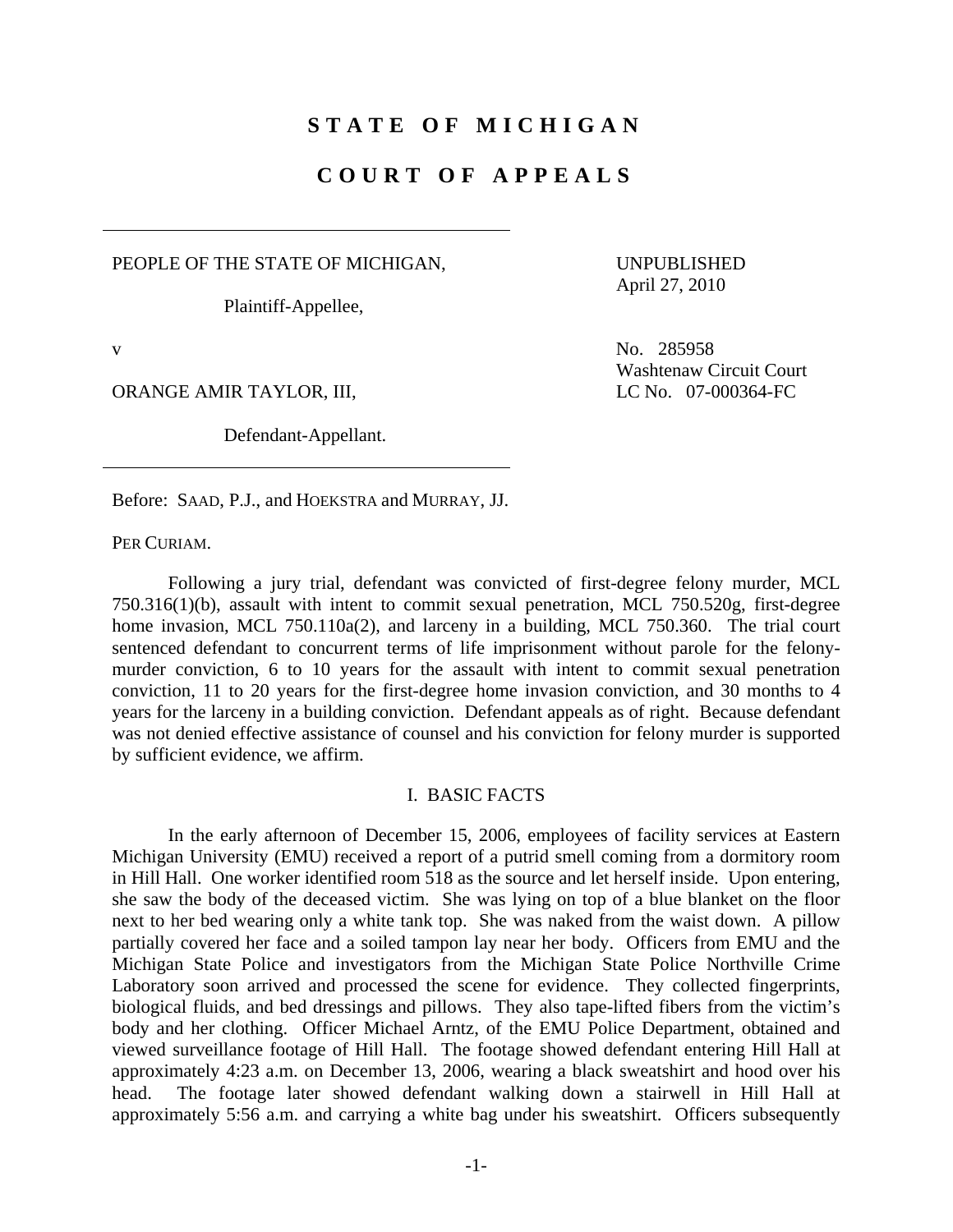executed a search warrant at the home of defendant's parents and obtained a black sweatshirt, which they provided to the crime laboratory.

 The crime lab investigators determined that one of the biological fluids collected from the inside of the victim's inner thigh was semen, and the DNA of the semen matched defendant's DNA. They further concluded that some of the fibers found on the victim's body and tank top matched the black acrylic fibers from defendant's sweatshirt. They found the same black fibers on the pillow that had partially covered the victim's face. They also tape-lifted defendant's sweatshirt and found fibers that matched those from the blue blanket in the victim's room.

 Officers interviewed defendant on January 25, 2007. Defendant admitted to breaking into at least one room in Hill Hall before Christmas and stealing a bag. However, he stated that he did not know whose room he had broken into, and denied seeing or touching anyone inside. He denied killing or sexually assaulting the victim. On December 18, 2006, Dr. Bader Cassin, Chief Medical Examiner for Washtenaw County, performed an autopsy on the victim. He concluded that the victim died as a result of asphyxiation, caused by strangulation or smothering.

 Defendant was arrested and subsequently tried by a jury in October of 2007. That trial resulted in a hung jury. In a retrial in May of 2008, a jury convicted defendant of the charged crimes.

#### II. INEFFECTIVE ASSISTANCE OF COUNSEL

 Defendant argues on appeal that his trial counsel failed to adequately cross-examine Cassin with his prior inconsistent statements. He contends that because Cassin testified to the victim's cause of death, a successful cross-examination could have resulted in another hung jury. We disagree. Because no evidentiary hearing has been held, our review of defendant's claim is limited to the facts on the record. *People v Wilson*, 242 Mich App 350, 352; 619 NW2d 413 (2000).

 "Effective assistance of counsel is presumed, and the defendant bears a heavy burden of proving otherwise." *People v Solmonson*, 261 Mich App 657, 663; 683 NW2d 761 (2004). A "defendant must show that his attorney's conduct fell below an objective standard of reasonableness and that the representation so prejudiced defendant that he was deprived of a fair trial." *People v Gonzalez*, 468 Mich 636, 644; 664 NW2d 159 (2003). To prove the latter, the defendant must show there is a reasonable probability that the result of the proceeding would have been different but for defense counsel's error. *People v Frazier,* 478 Mich 231, 243; 733 NW2d 713 (2007).

 The record indicates that Cassin's testimony did not differ significantly from the first trial to the second. He testified at both trials that he did not see evidence of bleeding in the victim's neck during the autopsy, but he later identified bleeding when he observed her skin under a microscope. He also testified consistently regarding the levels of gamma-Hydroxybutyric (GHB) produced after death.<sup>1</sup> He stated that the level of GHB in the body increases after death,

 $\overline{a}$ 

 $1$  GHB occurs naturally in the body. However, it can also be taken therapeutically, and if abused (continued…)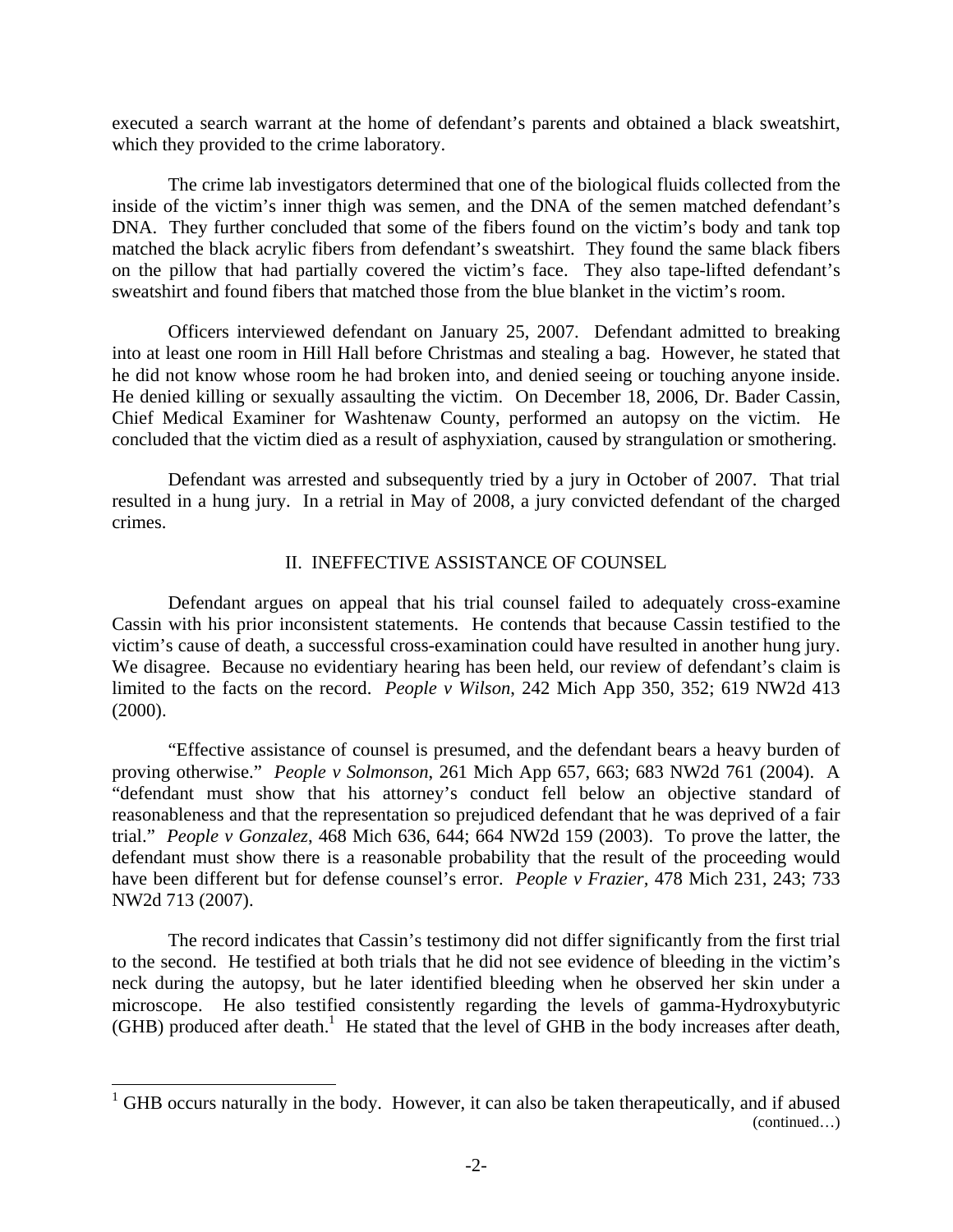but that he did not know when or how quickly it decreased. He also testified at both trials that the manner of death was homicide, and that the cause of death was asphyxiation, caused by either strangulation or smothering. As Cassin testified consistently in each of these instances, we cannot fault defense counsel for not making further attempts to impeach Cassin on these points during the second trial. In this regard, counsel's conduct clearly did not fall below the objective standard of reasonableness. *Gonzalez*, 468 Mich at 644.

 The remaining instances of alleged ineffective cross-examination are also without merit. In each instance, defendant contends that defense counsel had the opportunity to cross-examine Cassin with minor discrepancies in his testimony. Defendant fails to explain the significance of each allegedly lost opportunity. He merely posits that counsel could have asked some questions differently, or asked a few different questions altogether. We note, however, that "[d]ecisions regarding what evidence to present and whether to call or question witnesses are presumed to be matters of trial strategy." *People v Rockey*, 237 Mich App 74, 76; 601 NW2d 887 (1999). Decisions regarding cross-examination of a witness, including how to impeach a witness with prior inconsistent statements, are also matters of trial strategy. *In re Ayres*, 239 Mich App 8, 23; 608 NW2d 132 (1999); *People v McFadden*, 159 Mich App 796, 800; 407 NW2d 78 (1987). "This Court will not substitute its judgment for that of counsel regarding matters of trial strategy, nor will it assess counsel's competence with the benefit of hindsight." *People v Garza*, 246 Mich App 251, 255; 631 NW2d 764 (2001). Accordingly, we find that defendant has not met his heavy burden of proving the ineffectiveness of his trial counsel in these instances. *Solmonson*, 261 Mich App at 663.

#### III. SUFFICIENCY OF THE EVIDENCE

 Defendant also argues that his conviction for felony murder is not supported by sufficient evidence. Specifically, he maintains that, because Cassin "could not testify, with any medical certainty, exactly *how* [the victim] died," there was insufficient evidence for the jury to find beyond a reasonable doubt that he caused the victim's death. We disagree. In reviewing the sufficiency of the evidence to sustain a conviction, we view the evidence in the light most favorable to the prosecution and determine whether a rational trier of fact could have found that the prosecution proved all elements of the crime beyond a reasonable doubt. *People v Wolfe*, 440 Mich 508, 515; 489 NW2d 748 (1992), amended 441 Mich 1201 (1992).

 Cassin testified that he concluded to a reasonable degree of medical certainty that the manner of death was a homicide, and that the cause of death was asphyxiation. Dr. Alan Woelfel, a cardiologist with West Michigan Heart in Grand Rapids, and an expert in the field of cardiology and a specialist in cardiac rhythm disturbances, testified that in April of 2005 he diagnosed the victim with a mixture of normal rhythm and non-sustained atrial tachycardia. He indicated that the condition was normal and benign and that it would not harm the victim. He further stated that he had never seen or heard of a woman who was the victim's age die from a myocardial infarction, and that it would be extremely rare for a healthy young woman to die of a cardiac condition. Further, when the victim's body was found, her underwear had been removed and her body was positioned in the opposite direction from her bed. Officers at the scene found

 <sup>(…</sup>continued)

can cause a person to become drowsy and even lose consciousness.